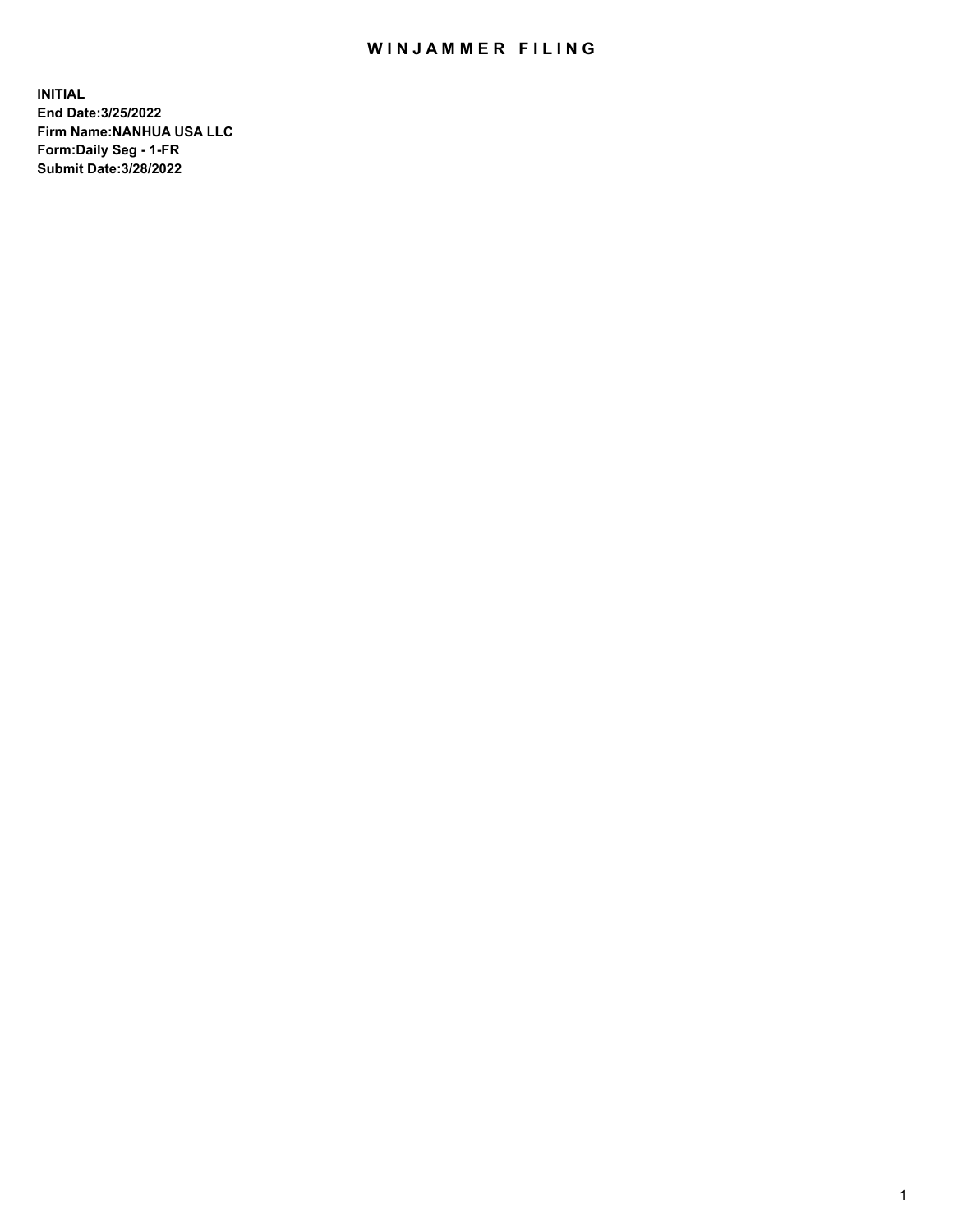## **INITIAL End Date:3/25/2022 Firm Name:NANHUA USA LLC Form:Daily Seg - 1-FR Submit Date:3/28/2022 Daily Segregation - Cover Page**

Name of Company **NANHUA USA LLC** [0010] Contact Name **Tracy Yuan** [0040] Contact Phone Number **+1 (312) 526-3930** [0060] Contact Email Address **tracy.yuan@nanhua-usa.com** [0065] FCM's Customer Segregated Funds Residual Interest Target (choose one): a. Minimum dollar amount: ; or **3,500,000** [8930] b. Minimum percentage of customer segregated funds required:% ; or **0** [8940] c. Dollar amount range between:and; or **0** [8950] **0** [8951] d. Percentage range of customer segregated funds required between:% and%. **0** [8960] **0** [8961] FCM's Customer Secured Amount Funds Residual Interest Target (choose one): a. Minimum dollar amount: ; or **100,000** [8970] b. Minimum percentage of customer secured funds required:% ; or **0** [8980] c. Dollar amount range between:and; or **0** [8990] **0** [8991] d. Percentage range of customer secured funds required between:% and%. **0** [9000] **0** [9001] FCM's Cleared Swaps Customer Collateral Residual Interest Target (choose one): a. Minimum dollar amount: ; or **0** [9010] b. Minimum percentage of cleared swaps customer collateral required:% ; or **0** [9020] c. Dollar amount range between:and; or **0** [9030] **0** [9031] d. Percentage range of cleared swaps customer collateral required between:% and%. **0** [9040] **0** [9041]

Attach supporting documents CH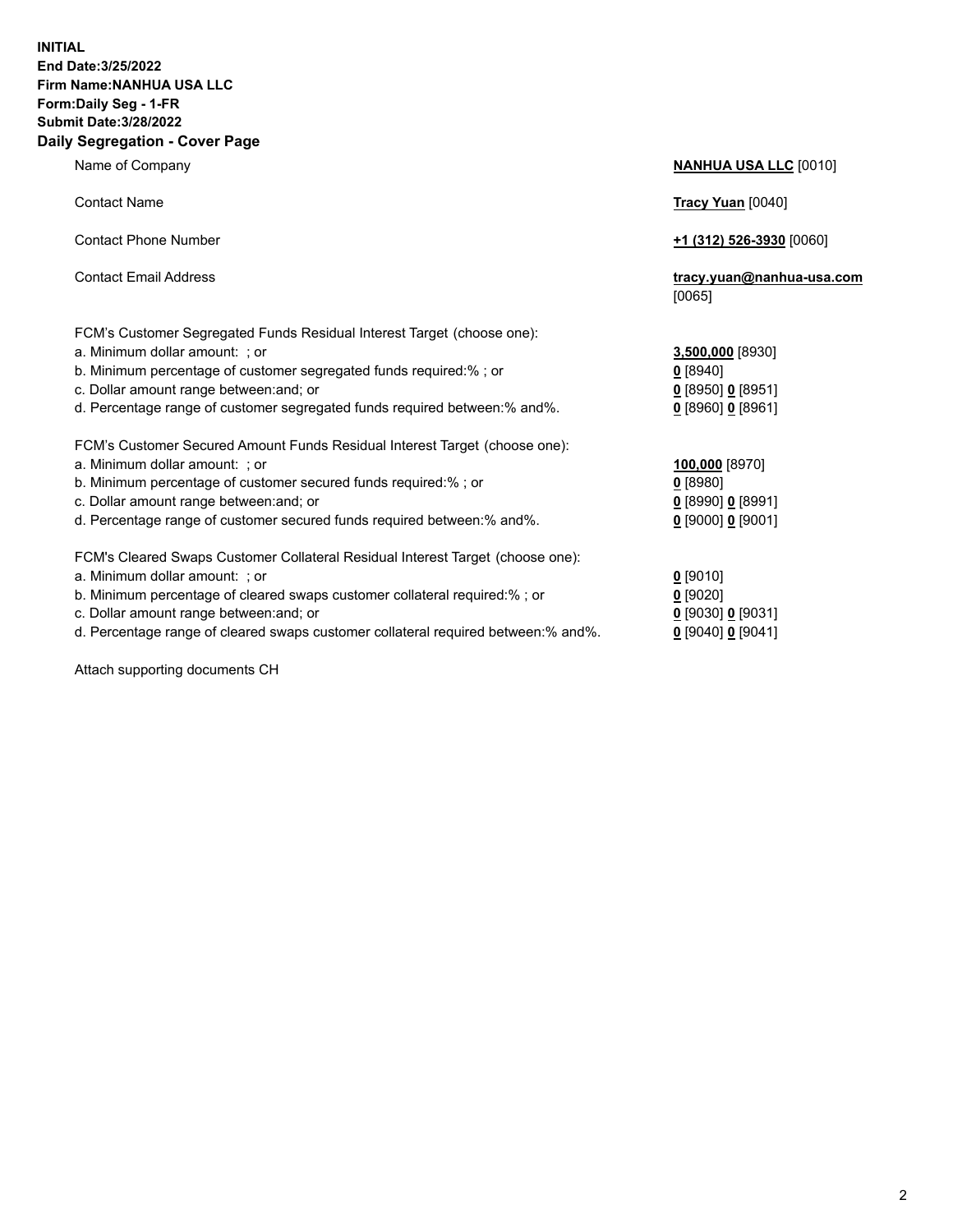**INITIAL End Date:3/25/2022 Firm Name:NANHUA USA LLC Form:Daily Seg - 1-FR Submit Date:3/28/2022**

## **Daily Segregation - Secured Amounts**

| Amount required to be set aside pursuant to law, rule or regulation of a foreign<br>$0$ [5605]<br>government or a rule of a self-regulatory organization authorized thereunder<br>1.<br>Net ledger balance - Foreign Futures and Foreign Option Trading - All Customers<br>A. Cash<br>346,262 <sup>[5615]</sup><br>B. Securities (at market)<br>$0$ [5617]<br>2.<br>Net unrealized profit (loss) in open futures contracts traded on a foreign board of trade<br>$-5,530$ [5625]<br>3.<br>Exchange traded options<br>A. Market value of open option contracts purchased on a foreign board of trade<br>$0$ [5635]<br>B. Market value of open contracts granted (sold) on a foreign board of trade<br>$0$ [5637]<br>4.<br>Net equity (deficit) (add lines 1. 2. and 3.)<br>340,732 [5645]<br>5.<br>Account liquidating to a deficit and account with a debit balances - gross amount<br>$0$ [5651]<br>Less: amount offset by customer owned securities<br>$0$ [5652] $0$ [5654]<br>6<br>Amount required to be set aside as the secured amount - Net Liquidating Equity<br>340,732 [5655]<br>Method (add lines 4 and 5)<br>7.<br>Greater of amount required to be set aside pursuant to foreign jurisdiction (above) or line<br>340,732 [5660]<br>6.<br>FUNDS DEPOSITED IN SEPARATE REGULATION 30.7 ACCOUNTS<br>1.<br>Cash in Banks<br>A. Banks located in the United States<br>634,660 [5700]<br>B. Other banks qualified under Regulation 30.7<br>2.<br>Securities<br>A. In safekeeping with banks located in the United States<br>$0$ [5740]<br>B. In safekeeping with other banks qualified under Regulation 30.7<br>$0$ [5760] 0 [5770]<br>3.<br>Equities with registered futures commission merchants<br>A. Cash<br>$0$ [5780]<br><b>B.</b> Securities<br>$0$ [5790]<br>C. Unrealized gain (loss) on open futures contracts<br>$0$ [5800]<br>D. Value of long option contracts<br>$0$ [5810]<br>E. Value of short option contracts<br>0 [5815] 0 [5820]<br>4.<br>Amounts held by clearing organizations of foreign boards of trade<br>A. Cash<br>$0$ [5840]<br><b>B.</b> Securities<br>$0$ [5850]<br>C. Amount due to (from) clearing organization - daily variation<br>$0$ [5860]<br>D. Value of long option contracts<br>$0$ [5870]<br>E. Value of short option contracts<br>0 [5875] 0 [5880]<br>5.<br>Amounts held by member of foreign boards of trade<br>A. Cash<br>67,893 [5900]<br><b>B.</b> Securities<br>$0$ [5910]<br>C. Unrealized gain (loss) on open futures contracts<br>-5,530 [5920]<br>D. Value of long option contracts<br>$0$ [5930]<br>E. Value of short option contracts<br><u>0</u> [5935] <u>62,363</u> [5940]<br>6.<br>Amounts with other depositories designated by a foreign board of trade<br>$0$ [5960]<br>7.<br>Segregated funds on hand<br>$0$ [5965]<br>8.<br>Total funds in separate section 30.7 accounts<br>697,023 [5970]<br>9.<br>Excess (deficiency) Set Aside for Secured Amount (subtract line 7 Secured Statement<br>356,291 [5680]<br>Page 1 from Line 8)<br>10.<br>Management Target Amount for Excess funds in separate section 30.7 accounts<br>100,000 [5980]<br>11.<br>Excess (deficiency) funds in separate 30.7 accounts over (under) Management Target<br>256,291 [5985] |  | Foreign Futures and Foreign Options Secured Amounts |                         |
|--------------------------------------------------------------------------------------------------------------------------------------------------------------------------------------------------------------------------------------------------------------------------------------------------------------------------------------------------------------------------------------------------------------------------------------------------------------------------------------------------------------------------------------------------------------------------------------------------------------------------------------------------------------------------------------------------------------------------------------------------------------------------------------------------------------------------------------------------------------------------------------------------------------------------------------------------------------------------------------------------------------------------------------------------------------------------------------------------------------------------------------------------------------------------------------------------------------------------------------------------------------------------------------------------------------------------------------------------------------------------------------------------------------------------------------------------------------------------------------------------------------------------------------------------------------------------------------------------------------------------------------------------------------------------------------------------------------------------------------------------------------------------------------------------------------------------------------------------------------------------------------------------------------------------------------------------------------------------------------------------------------------------------------------------------------------------------------------------------------------------------------------------------------------------------------------------------------------------------------------------------------------------------------------------------------------------------------------------------------------------------------------------------------------------------------------------------------------------------------------------------------------------------------------------------------------------------------------------------------------------------------------------------------------------------------------------------------------------------------------------------------------------------------------------------------------------------------------------------------------------------------------------------------------------------------------------------------------------------------------------------------------------------------------------------------------------------------------------------------------------------------------------------------------------------------------------------------------------------|--|-----------------------------------------------------|-------------------------|
|                                                                                                                                                                                                                                                                                                                                                                                                                                                                                                                                                                                                                                                                                                                                                                                                                                                                                                                                                                                                                                                                                                                                                                                                                                                                                                                                                                                                                                                                                                                                                                                                                                                                                                                                                                                                                                                                                                                                                                                                                                                                                                                                                                                                                                                                                                                                                                                                                                                                                                                                                                                                                                                                                                                                                                                                                                                                                                                                                                                                                                                                                                                                                                                                                                |  |                                                     |                         |
|                                                                                                                                                                                                                                                                                                                                                                                                                                                                                                                                                                                                                                                                                                                                                                                                                                                                                                                                                                                                                                                                                                                                                                                                                                                                                                                                                                                                                                                                                                                                                                                                                                                                                                                                                                                                                                                                                                                                                                                                                                                                                                                                                                                                                                                                                                                                                                                                                                                                                                                                                                                                                                                                                                                                                                                                                                                                                                                                                                                                                                                                                                                                                                                                                                |  |                                                     |                         |
|                                                                                                                                                                                                                                                                                                                                                                                                                                                                                                                                                                                                                                                                                                                                                                                                                                                                                                                                                                                                                                                                                                                                                                                                                                                                                                                                                                                                                                                                                                                                                                                                                                                                                                                                                                                                                                                                                                                                                                                                                                                                                                                                                                                                                                                                                                                                                                                                                                                                                                                                                                                                                                                                                                                                                                                                                                                                                                                                                                                                                                                                                                                                                                                                                                |  |                                                     |                         |
|                                                                                                                                                                                                                                                                                                                                                                                                                                                                                                                                                                                                                                                                                                                                                                                                                                                                                                                                                                                                                                                                                                                                                                                                                                                                                                                                                                                                                                                                                                                                                                                                                                                                                                                                                                                                                                                                                                                                                                                                                                                                                                                                                                                                                                                                                                                                                                                                                                                                                                                                                                                                                                                                                                                                                                                                                                                                                                                                                                                                                                                                                                                                                                                                                                |  |                                                     |                         |
|                                                                                                                                                                                                                                                                                                                                                                                                                                                                                                                                                                                                                                                                                                                                                                                                                                                                                                                                                                                                                                                                                                                                                                                                                                                                                                                                                                                                                                                                                                                                                                                                                                                                                                                                                                                                                                                                                                                                                                                                                                                                                                                                                                                                                                                                                                                                                                                                                                                                                                                                                                                                                                                                                                                                                                                                                                                                                                                                                                                                                                                                                                                                                                                                                                |  |                                                     |                         |
|                                                                                                                                                                                                                                                                                                                                                                                                                                                                                                                                                                                                                                                                                                                                                                                                                                                                                                                                                                                                                                                                                                                                                                                                                                                                                                                                                                                                                                                                                                                                                                                                                                                                                                                                                                                                                                                                                                                                                                                                                                                                                                                                                                                                                                                                                                                                                                                                                                                                                                                                                                                                                                                                                                                                                                                                                                                                                                                                                                                                                                                                                                                                                                                                                                |  |                                                     |                         |
|                                                                                                                                                                                                                                                                                                                                                                                                                                                                                                                                                                                                                                                                                                                                                                                                                                                                                                                                                                                                                                                                                                                                                                                                                                                                                                                                                                                                                                                                                                                                                                                                                                                                                                                                                                                                                                                                                                                                                                                                                                                                                                                                                                                                                                                                                                                                                                                                                                                                                                                                                                                                                                                                                                                                                                                                                                                                                                                                                                                                                                                                                                                                                                                                                                |  |                                                     |                         |
|                                                                                                                                                                                                                                                                                                                                                                                                                                                                                                                                                                                                                                                                                                                                                                                                                                                                                                                                                                                                                                                                                                                                                                                                                                                                                                                                                                                                                                                                                                                                                                                                                                                                                                                                                                                                                                                                                                                                                                                                                                                                                                                                                                                                                                                                                                                                                                                                                                                                                                                                                                                                                                                                                                                                                                                                                                                                                                                                                                                                                                                                                                                                                                                                                                |  |                                                     |                         |
|                                                                                                                                                                                                                                                                                                                                                                                                                                                                                                                                                                                                                                                                                                                                                                                                                                                                                                                                                                                                                                                                                                                                                                                                                                                                                                                                                                                                                                                                                                                                                                                                                                                                                                                                                                                                                                                                                                                                                                                                                                                                                                                                                                                                                                                                                                                                                                                                                                                                                                                                                                                                                                                                                                                                                                                                                                                                                                                                                                                                                                                                                                                                                                                                                                |  |                                                     |                         |
|                                                                                                                                                                                                                                                                                                                                                                                                                                                                                                                                                                                                                                                                                                                                                                                                                                                                                                                                                                                                                                                                                                                                                                                                                                                                                                                                                                                                                                                                                                                                                                                                                                                                                                                                                                                                                                                                                                                                                                                                                                                                                                                                                                                                                                                                                                                                                                                                                                                                                                                                                                                                                                                                                                                                                                                                                                                                                                                                                                                                                                                                                                                                                                                                                                |  |                                                     |                         |
|                                                                                                                                                                                                                                                                                                                                                                                                                                                                                                                                                                                                                                                                                                                                                                                                                                                                                                                                                                                                                                                                                                                                                                                                                                                                                                                                                                                                                                                                                                                                                                                                                                                                                                                                                                                                                                                                                                                                                                                                                                                                                                                                                                                                                                                                                                                                                                                                                                                                                                                                                                                                                                                                                                                                                                                                                                                                                                                                                                                                                                                                                                                                                                                                                                |  |                                                     |                         |
|                                                                                                                                                                                                                                                                                                                                                                                                                                                                                                                                                                                                                                                                                                                                                                                                                                                                                                                                                                                                                                                                                                                                                                                                                                                                                                                                                                                                                                                                                                                                                                                                                                                                                                                                                                                                                                                                                                                                                                                                                                                                                                                                                                                                                                                                                                                                                                                                                                                                                                                                                                                                                                                                                                                                                                                                                                                                                                                                                                                                                                                                                                                                                                                                                                |  |                                                     |                         |
|                                                                                                                                                                                                                                                                                                                                                                                                                                                                                                                                                                                                                                                                                                                                                                                                                                                                                                                                                                                                                                                                                                                                                                                                                                                                                                                                                                                                                                                                                                                                                                                                                                                                                                                                                                                                                                                                                                                                                                                                                                                                                                                                                                                                                                                                                                                                                                                                                                                                                                                                                                                                                                                                                                                                                                                                                                                                                                                                                                                                                                                                                                                                                                                                                                |  |                                                     |                         |
|                                                                                                                                                                                                                                                                                                                                                                                                                                                                                                                                                                                                                                                                                                                                                                                                                                                                                                                                                                                                                                                                                                                                                                                                                                                                                                                                                                                                                                                                                                                                                                                                                                                                                                                                                                                                                                                                                                                                                                                                                                                                                                                                                                                                                                                                                                                                                                                                                                                                                                                                                                                                                                                                                                                                                                                                                                                                                                                                                                                                                                                                                                                                                                                                                                |  |                                                     |                         |
|                                                                                                                                                                                                                                                                                                                                                                                                                                                                                                                                                                                                                                                                                                                                                                                                                                                                                                                                                                                                                                                                                                                                                                                                                                                                                                                                                                                                                                                                                                                                                                                                                                                                                                                                                                                                                                                                                                                                                                                                                                                                                                                                                                                                                                                                                                                                                                                                                                                                                                                                                                                                                                                                                                                                                                                                                                                                                                                                                                                                                                                                                                                                                                                                                                |  |                                                     |                         |
|                                                                                                                                                                                                                                                                                                                                                                                                                                                                                                                                                                                                                                                                                                                                                                                                                                                                                                                                                                                                                                                                                                                                                                                                                                                                                                                                                                                                                                                                                                                                                                                                                                                                                                                                                                                                                                                                                                                                                                                                                                                                                                                                                                                                                                                                                                                                                                                                                                                                                                                                                                                                                                                                                                                                                                                                                                                                                                                                                                                                                                                                                                                                                                                                                                |  |                                                     |                         |
|                                                                                                                                                                                                                                                                                                                                                                                                                                                                                                                                                                                                                                                                                                                                                                                                                                                                                                                                                                                                                                                                                                                                                                                                                                                                                                                                                                                                                                                                                                                                                                                                                                                                                                                                                                                                                                                                                                                                                                                                                                                                                                                                                                                                                                                                                                                                                                                                                                                                                                                                                                                                                                                                                                                                                                                                                                                                                                                                                                                                                                                                                                                                                                                                                                |  |                                                     |                         |
|                                                                                                                                                                                                                                                                                                                                                                                                                                                                                                                                                                                                                                                                                                                                                                                                                                                                                                                                                                                                                                                                                                                                                                                                                                                                                                                                                                                                                                                                                                                                                                                                                                                                                                                                                                                                                                                                                                                                                                                                                                                                                                                                                                                                                                                                                                                                                                                                                                                                                                                                                                                                                                                                                                                                                                                                                                                                                                                                                                                                                                                                                                                                                                                                                                |  |                                                     |                         |
|                                                                                                                                                                                                                                                                                                                                                                                                                                                                                                                                                                                                                                                                                                                                                                                                                                                                                                                                                                                                                                                                                                                                                                                                                                                                                                                                                                                                                                                                                                                                                                                                                                                                                                                                                                                                                                                                                                                                                                                                                                                                                                                                                                                                                                                                                                                                                                                                                                                                                                                                                                                                                                                                                                                                                                                                                                                                                                                                                                                                                                                                                                                                                                                                                                |  |                                                     |                         |
|                                                                                                                                                                                                                                                                                                                                                                                                                                                                                                                                                                                                                                                                                                                                                                                                                                                                                                                                                                                                                                                                                                                                                                                                                                                                                                                                                                                                                                                                                                                                                                                                                                                                                                                                                                                                                                                                                                                                                                                                                                                                                                                                                                                                                                                                                                                                                                                                                                                                                                                                                                                                                                                                                                                                                                                                                                                                                                                                                                                                                                                                                                                                                                                                                                |  |                                                     | 0 [5720] 634,660 [5730] |
|                                                                                                                                                                                                                                                                                                                                                                                                                                                                                                                                                                                                                                                                                                                                                                                                                                                                                                                                                                                                                                                                                                                                                                                                                                                                                                                                                                                                                                                                                                                                                                                                                                                                                                                                                                                                                                                                                                                                                                                                                                                                                                                                                                                                                                                                                                                                                                                                                                                                                                                                                                                                                                                                                                                                                                                                                                                                                                                                                                                                                                                                                                                                                                                                                                |  |                                                     |                         |
|                                                                                                                                                                                                                                                                                                                                                                                                                                                                                                                                                                                                                                                                                                                                                                                                                                                                                                                                                                                                                                                                                                                                                                                                                                                                                                                                                                                                                                                                                                                                                                                                                                                                                                                                                                                                                                                                                                                                                                                                                                                                                                                                                                                                                                                                                                                                                                                                                                                                                                                                                                                                                                                                                                                                                                                                                                                                                                                                                                                                                                                                                                                                                                                                                                |  |                                                     |                         |
|                                                                                                                                                                                                                                                                                                                                                                                                                                                                                                                                                                                                                                                                                                                                                                                                                                                                                                                                                                                                                                                                                                                                                                                                                                                                                                                                                                                                                                                                                                                                                                                                                                                                                                                                                                                                                                                                                                                                                                                                                                                                                                                                                                                                                                                                                                                                                                                                                                                                                                                                                                                                                                                                                                                                                                                                                                                                                                                                                                                                                                                                                                                                                                                                                                |  |                                                     |                         |
|                                                                                                                                                                                                                                                                                                                                                                                                                                                                                                                                                                                                                                                                                                                                                                                                                                                                                                                                                                                                                                                                                                                                                                                                                                                                                                                                                                                                                                                                                                                                                                                                                                                                                                                                                                                                                                                                                                                                                                                                                                                                                                                                                                                                                                                                                                                                                                                                                                                                                                                                                                                                                                                                                                                                                                                                                                                                                                                                                                                                                                                                                                                                                                                                                                |  |                                                     |                         |
|                                                                                                                                                                                                                                                                                                                                                                                                                                                                                                                                                                                                                                                                                                                                                                                                                                                                                                                                                                                                                                                                                                                                                                                                                                                                                                                                                                                                                                                                                                                                                                                                                                                                                                                                                                                                                                                                                                                                                                                                                                                                                                                                                                                                                                                                                                                                                                                                                                                                                                                                                                                                                                                                                                                                                                                                                                                                                                                                                                                                                                                                                                                                                                                                                                |  |                                                     |                         |
|                                                                                                                                                                                                                                                                                                                                                                                                                                                                                                                                                                                                                                                                                                                                                                                                                                                                                                                                                                                                                                                                                                                                                                                                                                                                                                                                                                                                                                                                                                                                                                                                                                                                                                                                                                                                                                                                                                                                                                                                                                                                                                                                                                                                                                                                                                                                                                                                                                                                                                                                                                                                                                                                                                                                                                                                                                                                                                                                                                                                                                                                                                                                                                                                                                |  |                                                     |                         |
|                                                                                                                                                                                                                                                                                                                                                                                                                                                                                                                                                                                                                                                                                                                                                                                                                                                                                                                                                                                                                                                                                                                                                                                                                                                                                                                                                                                                                                                                                                                                                                                                                                                                                                                                                                                                                                                                                                                                                                                                                                                                                                                                                                                                                                                                                                                                                                                                                                                                                                                                                                                                                                                                                                                                                                                                                                                                                                                                                                                                                                                                                                                                                                                                                                |  |                                                     |                         |
|                                                                                                                                                                                                                                                                                                                                                                                                                                                                                                                                                                                                                                                                                                                                                                                                                                                                                                                                                                                                                                                                                                                                                                                                                                                                                                                                                                                                                                                                                                                                                                                                                                                                                                                                                                                                                                                                                                                                                                                                                                                                                                                                                                                                                                                                                                                                                                                                                                                                                                                                                                                                                                                                                                                                                                                                                                                                                                                                                                                                                                                                                                                                                                                                                                |  |                                                     |                         |
|                                                                                                                                                                                                                                                                                                                                                                                                                                                                                                                                                                                                                                                                                                                                                                                                                                                                                                                                                                                                                                                                                                                                                                                                                                                                                                                                                                                                                                                                                                                                                                                                                                                                                                                                                                                                                                                                                                                                                                                                                                                                                                                                                                                                                                                                                                                                                                                                                                                                                                                                                                                                                                                                                                                                                                                                                                                                                                                                                                                                                                                                                                                                                                                                                                |  |                                                     |                         |
|                                                                                                                                                                                                                                                                                                                                                                                                                                                                                                                                                                                                                                                                                                                                                                                                                                                                                                                                                                                                                                                                                                                                                                                                                                                                                                                                                                                                                                                                                                                                                                                                                                                                                                                                                                                                                                                                                                                                                                                                                                                                                                                                                                                                                                                                                                                                                                                                                                                                                                                                                                                                                                                                                                                                                                                                                                                                                                                                                                                                                                                                                                                                                                                                                                |  |                                                     |                         |
|                                                                                                                                                                                                                                                                                                                                                                                                                                                                                                                                                                                                                                                                                                                                                                                                                                                                                                                                                                                                                                                                                                                                                                                                                                                                                                                                                                                                                                                                                                                                                                                                                                                                                                                                                                                                                                                                                                                                                                                                                                                                                                                                                                                                                                                                                                                                                                                                                                                                                                                                                                                                                                                                                                                                                                                                                                                                                                                                                                                                                                                                                                                                                                                                                                |  |                                                     |                         |
|                                                                                                                                                                                                                                                                                                                                                                                                                                                                                                                                                                                                                                                                                                                                                                                                                                                                                                                                                                                                                                                                                                                                                                                                                                                                                                                                                                                                                                                                                                                                                                                                                                                                                                                                                                                                                                                                                                                                                                                                                                                                                                                                                                                                                                                                                                                                                                                                                                                                                                                                                                                                                                                                                                                                                                                                                                                                                                                                                                                                                                                                                                                                                                                                                                |  |                                                     |                         |
|                                                                                                                                                                                                                                                                                                                                                                                                                                                                                                                                                                                                                                                                                                                                                                                                                                                                                                                                                                                                                                                                                                                                                                                                                                                                                                                                                                                                                                                                                                                                                                                                                                                                                                                                                                                                                                                                                                                                                                                                                                                                                                                                                                                                                                                                                                                                                                                                                                                                                                                                                                                                                                                                                                                                                                                                                                                                                                                                                                                                                                                                                                                                                                                                                                |  |                                                     |                         |
|                                                                                                                                                                                                                                                                                                                                                                                                                                                                                                                                                                                                                                                                                                                                                                                                                                                                                                                                                                                                                                                                                                                                                                                                                                                                                                                                                                                                                                                                                                                                                                                                                                                                                                                                                                                                                                                                                                                                                                                                                                                                                                                                                                                                                                                                                                                                                                                                                                                                                                                                                                                                                                                                                                                                                                                                                                                                                                                                                                                                                                                                                                                                                                                                                                |  |                                                     |                         |
|                                                                                                                                                                                                                                                                                                                                                                                                                                                                                                                                                                                                                                                                                                                                                                                                                                                                                                                                                                                                                                                                                                                                                                                                                                                                                                                                                                                                                                                                                                                                                                                                                                                                                                                                                                                                                                                                                                                                                                                                                                                                                                                                                                                                                                                                                                                                                                                                                                                                                                                                                                                                                                                                                                                                                                                                                                                                                                                                                                                                                                                                                                                                                                                                                                |  |                                                     |                         |
|                                                                                                                                                                                                                                                                                                                                                                                                                                                                                                                                                                                                                                                                                                                                                                                                                                                                                                                                                                                                                                                                                                                                                                                                                                                                                                                                                                                                                                                                                                                                                                                                                                                                                                                                                                                                                                                                                                                                                                                                                                                                                                                                                                                                                                                                                                                                                                                                                                                                                                                                                                                                                                                                                                                                                                                                                                                                                                                                                                                                                                                                                                                                                                                                                                |  |                                                     |                         |
|                                                                                                                                                                                                                                                                                                                                                                                                                                                                                                                                                                                                                                                                                                                                                                                                                                                                                                                                                                                                                                                                                                                                                                                                                                                                                                                                                                                                                                                                                                                                                                                                                                                                                                                                                                                                                                                                                                                                                                                                                                                                                                                                                                                                                                                                                                                                                                                                                                                                                                                                                                                                                                                                                                                                                                                                                                                                                                                                                                                                                                                                                                                                                                                                                                |  |                                                     |                         |
|                                                                                                                                                                                                                                                                                                                                                                                                                                                                                                                                                                                                                                                                                                                                                                                                                                                                                                                                                                                                                                                                                                                                                                                                                                                                                                                                                                                                                                                                                                                                                                                                                                                                                                                                                                                                                                                                                                                                                                                                                                                                                                                                                                                                                                                                                                                                                                                                                                                                                                                                                                                                                                                                                                                                                                                                                                                                                                                                                                                                                                                                                                                                                                                                                                |  |                                                     |                         |
|                                                                                                                                                                                                                                                                                                                                                                                                                                                                                                                                                                                                                                                                                                                                                                                                                                                                                                                                                                                                                                                                                                                                                                                                                                                                                                                                                                                                                                                                                                                                                                                                                                                                                                                                                                                                                                                                                                                                                                                                                                                                                                                                                                                                                                                                                                                                                                                                                                                                                                                                                                                                                                                                                                                                                                                                                                                                                                                                                                                                                                                                                                                                                                                                                                |  |                                                     |                         |
|                                                                                                                                                                                                                                                                                                                                                                                                                                                                                                                                                                                                                                                                                                                                                                                                                                                                                                                                                                                                                                                                                                                                                                                                                                                                                                                                                                                                                                                                                                                                                                                                                                                                                                                                                                                                                                                                                                                                                                                                                                                                                                                                                                                                                                                                                                                                                                                                                                                                                                                                                                                                                                                                                                                                                                                                                                                                                                                                                                                                                                                                                                                                                                                                                                |  |                                                     |                         |
|                                                                                                                                                                                                                                                                                                                                                                                                                                                                                                                                                                                                                                                                                                                                                                                                                                                                                                                                                                                                                                                                                                                                                                                                                                                                                                                                                                                                                                                                                                                                                                                                                                                                                                                                                                                                                                                                                                                                                                                                                                                                                                                                                                                                                                                                                                                                                                                                                                                                                                                                                                                                                                                                                                                                                                                                                                                                                                                                                                                                                                                                                                                                                                                                                                |  |                                                     |                         |
|                                                                                                                                                                                                                                                                                                                                                                                                                                                                                                                                                                                                                                                                                                                                                                                                                                                                                                                                                                                                                                                                                                                                                                                                                                                                                                                                                                                                                                                                                                                                                                                                                                                                                                                                                                                                                                                                                                                                                                                                                                                                                                                                                                                                                                                                                                                                                                                                                                                                                                                                                                                                                                                                                                                                                                                                                                                                                                                                                                                                                                                                                                                                                                                                                                |  |                                                     |                         |
|                                                                                                                                                                                                                                                                                                                                                                                                                                                                                                                                                                                                                                                                                                                                                                                                                                                                                                                                                                                                                                                                                                                                                                                                                                                                                                                                                                                                                                                                                                                                                                                                                                                                                                                                                                                                                                                                                                                                                                                                                                                                                                                                                                                                                                                                                                                                                                                                                                                                                                                                                                                                                                                                                                                                                                                                                                                                                                                                                                                                                                                                                                                                                                                                                                |  |                                                     |                         |
|                                                                                                                                                                                                                                                                                                                                                                                                                                                                                                                                                                                                                                                                                                                                                                                                                                                                                                                                                                                                                                                                                                                                                                                                                                                                                                                                                                                                                                                                                                                                                                                                                                                                                                                                                                                                                                                                                                                                                                                                                                                                                                                                                                                                                                                                                                                                                                                                                                                                                                                                                                                                                                                                                                                                                                                                                                                                                                                                                                                                                                                                                                                                                                                                                                |  |                                                     |                         |
|                                                                                                                                                                                                                                                                                                                                                                                                                                                                                                                                                                                                                                                                                                                                                                                                                                                                                                                                                                                                                                                                                                                                                                                                                                                                                                                                                                                                                                                                                                                                                                                                                                                                                                                                                                                                                                                                                                                                                                                                                                                                                                                                                                                                                                                                                                                                                                                                                                                                                                                                                                                                                                                                                                                                                                                                                                                                                                                                                                                                                                                                                                                                                                                                                                |  |                                                     |                         |
|                                                                                                                                                                                                                                                                                                                                                                                                                                                                                                                                                                                                                                                                                                                                                                                                                                                                                                                                                                                                                                                                                                                                                                                                                                                                                                                                                                                                                                                                                                                                                                                                                                                                                                                                                                                                                                                                                                                                                                                                                                                                                                                                                                                                                                                                                                                                                                                                                                                                                                                                                                                                                                                                                                                                                                                                                                                                                                                                                                                                                                                                                                                                                                                                                                |  |                                                     |                         |
|                                                                                                                                                                                                                                                                                                                                                                                                                                                                                                                                                                                                                                                                                                                                                                                                                                                                                                                                                                                                                                                                                                                                                                                                                                                                                                                                                                                                                                                                                                                                                                                                                                                                                                                                                                                                                                                                                                                                                                                                                                                                                                                                                                                                                                                                                                                                                                                                                                                                                                                                                                                                                                                                                                                                                                                                                                                                                                                                                                                                                                                                                                                                                                                                                                |  |                                                     |                         |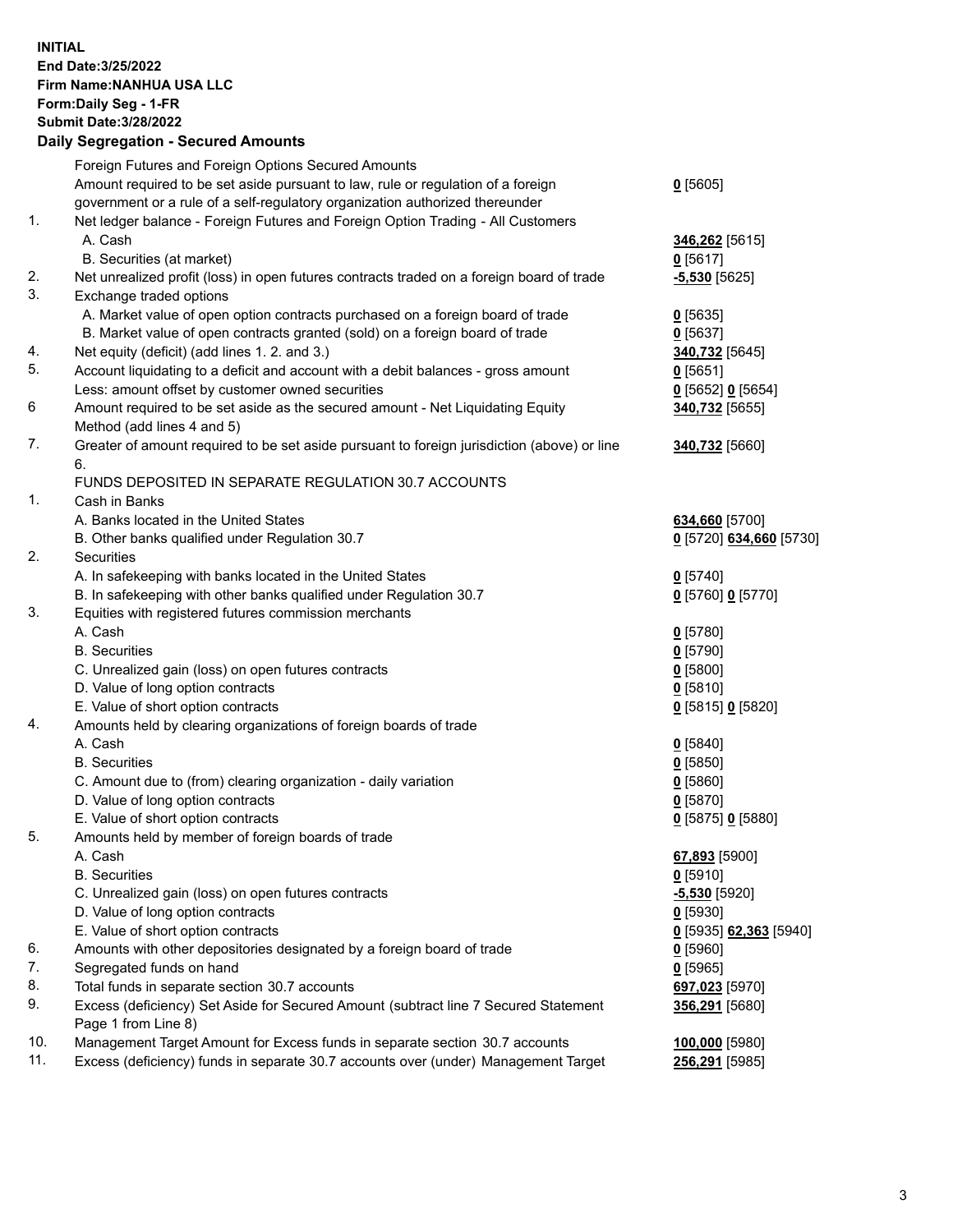**INITIAL End Date:3/25/2022 Firm Name:NANHUA USA LLC Form:Daily Seg - 1-FR Submit Date:3/28/2022 Daily Segregation - Segregation Statement** SEGREGATION REQUIREMENTS (Section 4d(2) of the CEAct) 1. Net ledger balance A. Cash **223,006,842** [5000] B. Securities (at market) **1,983,508** [5010] 2. Net unrealized profit (loss) in open futures contracts traded on a contract market **-19,368,409** [5020] 3. Exchange traded options A. Market value of open option contracts purchased on a contract market **2,558,570** [5030] B. Market value of open option contracts granted (sold) on a contract market **-10,699,828** [5040] 4. Net Equity (deficit) (add lines 1, 2, and 3) **197,480,683** [5050] 5. Accounts liquidating to a deficit and accounts with debit balances - gross amount **0** [5060] Less: amount offset by customer owned securities **0** [5070] **0** [5080] 6. Amount required to be segregated (add lines 4 and 5) **197,480,683** [5090] FUNDS IN SEGREGATED ACCOUNTS 7. Deposited in segregated funds bank accounts A. Cash **7,938,610** [5100] B. Securities representing investment of customers' funds (at market) **0** [5110] C. Securities held for particular customers or option customers in lieu of cash (at market) **0** [5120] 8. Margins on deposit with derivatives clearing organizations of contract markets A. Cash **209,628,144** [5130] B. Securities representing investment of customers' funds (at market) **0** [5140] C. Securities held for particular customers or option customers in lieu of cash (at market) **1,983,508** [5150] 9. Net settlement from (to) derivatives clearing organizations of contract markets **171,876** [5160] 10. Exchange traded options A. Value of open long option contracts **2,558,570** [5170] B. Value of open short option contracts **-10,699,828** [5180] 11. Net equities with other FCMs A. Net liquidating equity **0** [5190] B. Securities representing investment of customers' funds (at market) **0** [5200] C. Securities held for particular customers or option customers in lieu of cash (at market) **0** [5210] 12. Segregated funds on hand **0** [5215] 13. Total amount in segregation (add lines 7 through 12) **211,580,880** [5220] 14. Excess (deficiency) funds in segregation (subtract line 6 from line 13) **14,100,197** [5230] 15. Management Target Amount for Excess funds in segregation **3,500,000** [5240] 16. Excess (deficiency) funds in segregation over (under) Management Target Amount Excess **10,600,197** [5250]